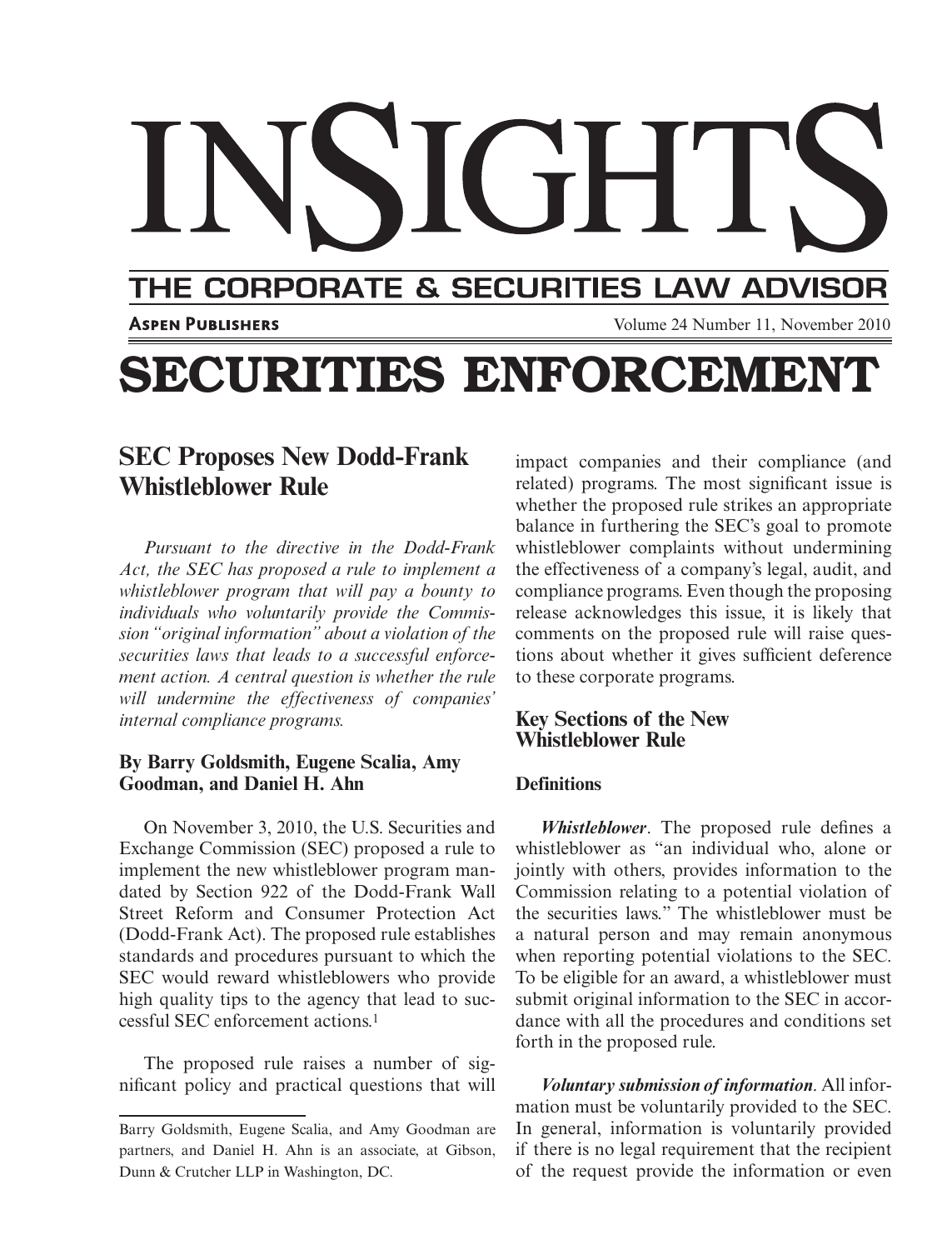respond to the request. A whistleblower is deemed to have provided information voluntarily to the SEC if the whistleblower has initially and voluntarily provided information to a local, state, or federal authority, the Congress, a self-regulatory organization, or the Public Company Accounting Oversight Board.

 *Original information* . All information provided must be original. Original information must be based on the whistleblower's independent knowledge or independent analysis, and not already known to the Commission and not derived exclusively from certain public sources. Original information includes only that information that is provided to the SEC for the first time after July 21, 2010. If the whistleblower provides the same information to another authority, such as an internal compliance program, the whistleblower will have a 90-day grace period during which he or she can alert the SEC and still be considered to have provided original information as of the date the information was provided to the compliance program. Ordinarily, information provided after an investigation has begun is not eligible for an award unless it has not been requested by the investigating agency and is either important to the success of the later enforcement action or informs the government of a new, potential violation of which it was previously unaware.

#### **Payment of Award**

 The SEC will pay an award to one or more whistleblowers who voluntarily provide the SEC with original information that leads to the successful enforcement by the Commission of a federal court or administrative action in which the Commission obtains monetary sanctions—civil money penalties, disgorgement, and prejudgment interest—totaling more than \$1 million. The SEC also may pay an award to a whistleblower based on monetary sanctions that are collected from a "related action," which may be an enforcement action commenced by the U.S. Department of Justice or other government agency. The SEC will not pay an award in a related action if an award has already been granted to the whistleblower by the U.S. Commodity Futures Trading Commission for the same action.

#### **Exclusions from Eligibility to Receive an Award**

 The proposed rule limits which individuals can be considered whistleblowers eligible for an award payment. Specifically, it exempts several categories of individuals who are not eligible for awards.

*Certain employees* . Employees with a legal or contractual duty to report to governmental authorities, any self-regulatory organization, or the Public Company Accounting Oversight Board, or to investigate information, are not eligible to receive an award. This applies when a person with legal, compliance, audit, supervisory, or governance responsibilities for an entity receives information about a potential violation. In a related exception, information obtained through an entity's legal, compliance, audit, or similar function is not eligible. But none of these exclusions is applicable if the individual reported the information to the entity but the entity does not disclose the information to the SEC within a "reasonable time" or proceeds in "bad faith." The rule also includes an expectation that employees who learn of potential violations as part of their corporate responsibilities will take steps to address the violations.

*Attorneys* . Attorneys are not permitted to use information obtained from client engagements or attorney-client privileged information to make whistleblower claims for themselves (unless disclosure of the information is permitted under SEC rules or state bar rules).

 *Accountants* . Independent public accountants and others who obtain information through an engagement required under the securities laws are not eligible for an award if that information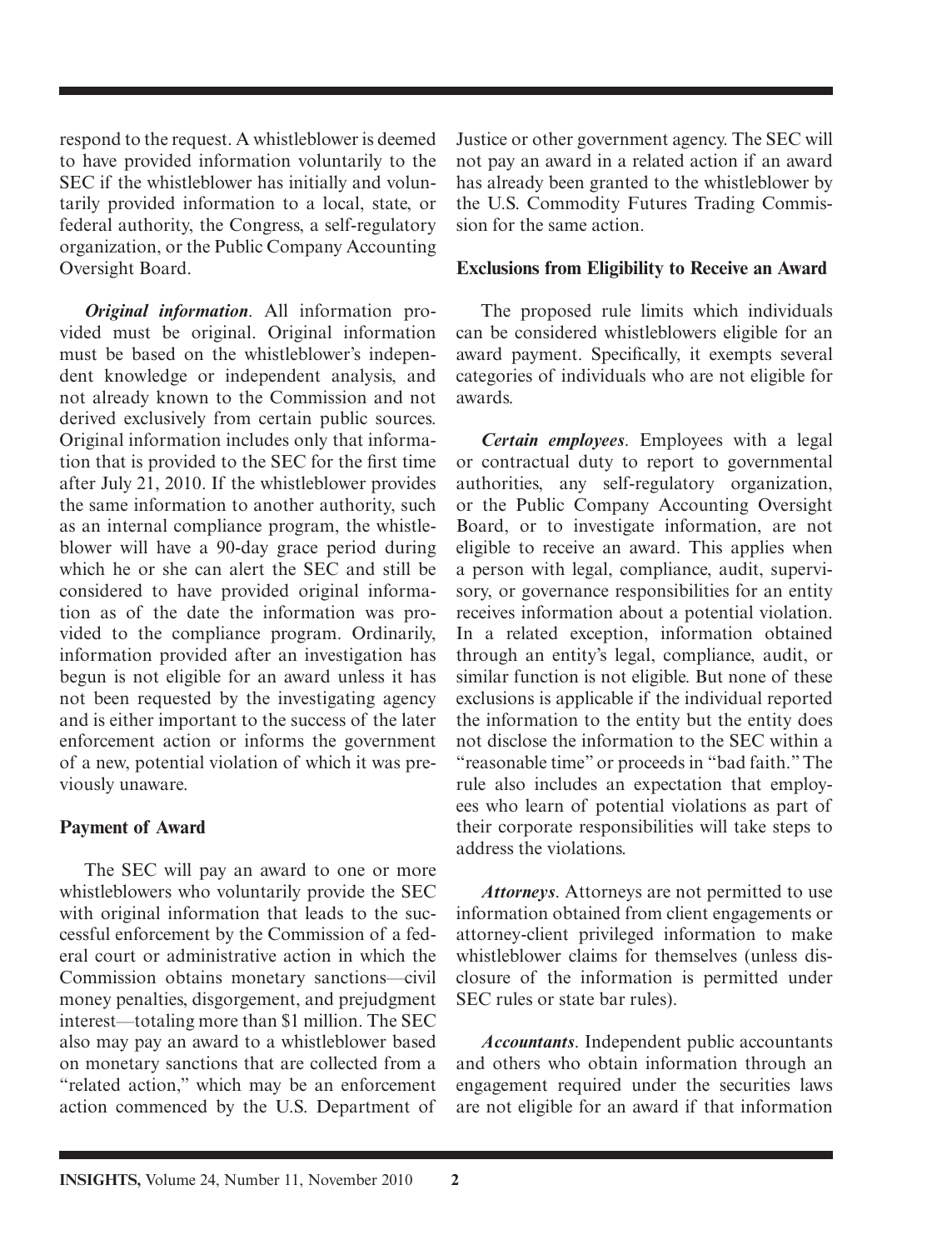relates to a violation by the engagement client or the client's directors, officers, or other employees.

*Other exclusions.* Information that was obtained in a manner that violates federal or state criminal law is also excluded. The proposal further excludes foreign government officials, and, in order to prevent evasion of rules, anyone who obtained their information from persons subject to the other exclusions.

 *Statutory exclusions* . Certain other individuals such as employees of certain agencies and people who are criminally convicted in connection with the conduct—are excluded by the Dodd-Frank Act.

#### **Information Must Lead to Successful Enforcement**

 Whistleblowers will be eligible for awards if they provided the SEC with original information that caused the SEC to commence an examination, open an investigation, reopen an investigation that the Commission had closed, or inquire concerning new or different conduct as part of a current examination or investigation, and the information significantly contributed to the success of the action. Alternatively, if the information is regarding conduct that is already under examination or investigation, the information must either lead to the discovery of new violations not otherwise known, or not be otherwise obtainable and essential to the success of the action.

#### **Amount of Award**

 If all the conditions of the proposed rule are met, the SEC will decide the amount of the award based on the following criteria. First, the statute provides that the amount must be at least 10 percent and no more than 30 percent of the monetary sanctions that the Commission is able to collect. Second, the proposed rule states that, in determining the amount of an award, the SEC must consider:

- the significance of the information provided by a whistleblower to the success of the Commission action or related action;
- the degree of assistance provided by the whistleblower and any legal representatives of the whistleblower in the Commission action or related action;
- the programmatic interest of the Commission in deterring violations of the securities laws by making awards to whistleblowers who provide information that leads to the successful enforcement of such laws; and
- whether the award otherwise enhances the Commission's ability to enforce the federal securities laws, protect investors, and encourage the submission of high quality information from whistleblowers.

 As part of the analysis, the proposed rule provides that the SEC may take into consideration the following:

- the degree to which the whistleblower took steps to prevent the violations from occurring or continuing;
- the efforts undertaken by the whistleblower to remediate the harm caused by the violations;
- the culpability of the whistleblower; and
- whether a whistleblower reported the potential violation through effective internal whistleblower, legal, or compliance procedures before reporting the violation to the SEC.

#### **Confidentiality**

 Under the proposed rule, the SEC will not disclose information that could reasonably be expected to reveal the identity of the whistleblower, except under certain circumstances, such as when disclosure is required to a defendant in connection with a federal court or administrative action, or when the SEC determines that it is necessary to disclose to the Department of Justice or other regulatory agency in order to advance the purposes of the Exchange Act or to protect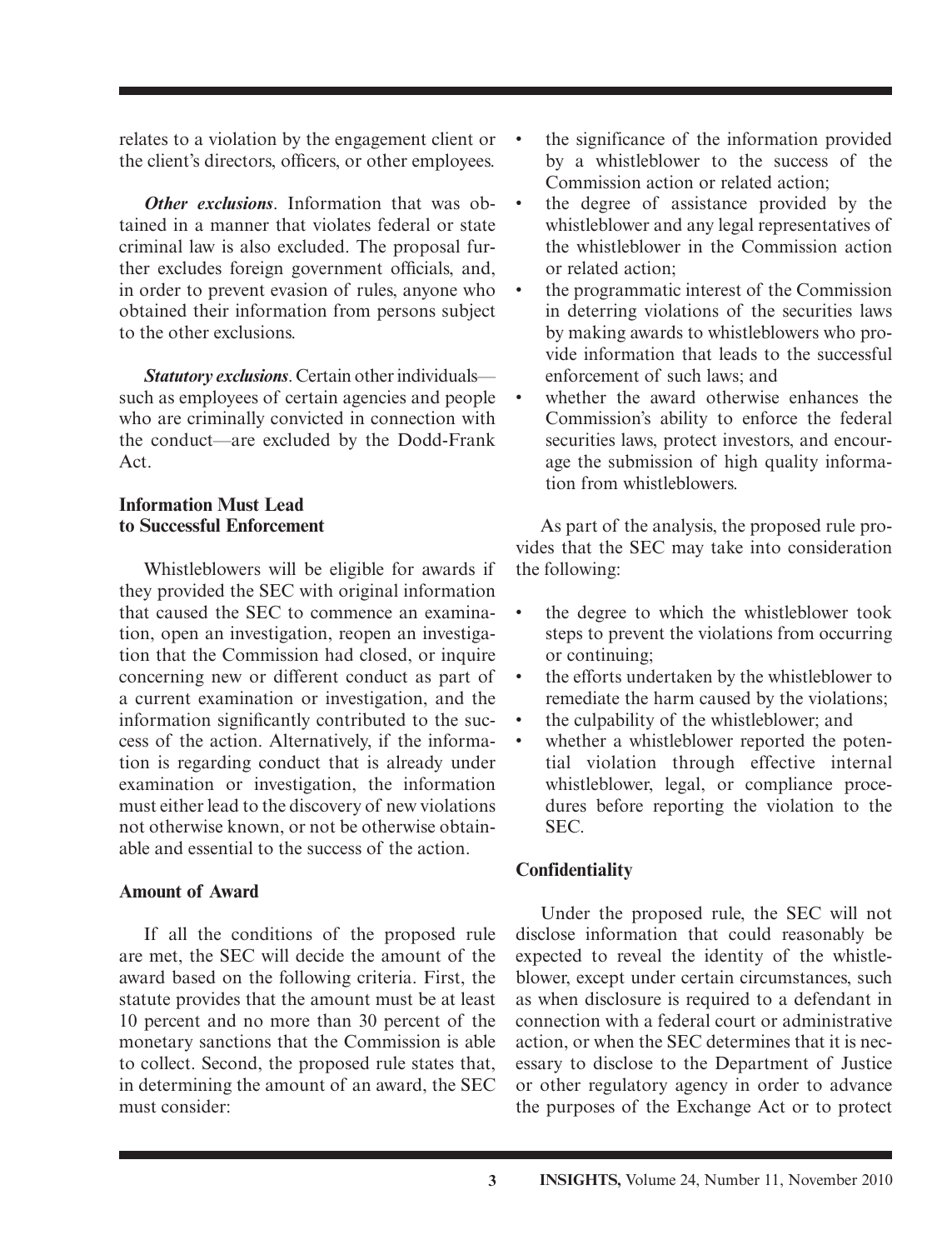investors. The proposed rule also requires that anonymous whistleblowers be represented by an attorney who must certify that he or she has verified the whistleblower's identity.

#### **Amnesty and Culpable Individuals**

 The proposed rule does not grant amnesty to individuals who provide information to the SEC. In addition, in determining whether the required \$1 million threshold has been satisfied for purposes of making the award, the SEC will exclude any monetary sanctions that the whistleblower is ordered to pay, or that are ordered against any entity whose liability is based on conduct that the whistleblower directed, planned, or initiated. In implementing this provision, the SEC states that it is seeking to prevent wrongdoers from financially benefitting from essentially blowing the whistle on their own misconduct. On the other hand, the proposed rule expressly contemplates that a whistleblower may be a participant in a securities fraud scheme or otherwise engage in culpable conduct and still receive an award.

#### **Staff Communications with Whistleblowers**

 The proposal authorizes the SEC staff to communicate directly with whistleblowers who are directors, officers, members, agents, or employees of an entity that has counsel, without first seeking the consent of the entity's counsel. The rule attempts to create an exemption under state bar ethics rules governing the professional responsibility of lawyers to permit the staff to communicate with a whistleblower under these circumstances.

## **Analysis**

 The SEC's lengthy whistleblower proposal warrants careful scrutiny from the business and professional community, and the agency has invited comments on all facets of the proposed rule. The proposed rule raises a number of important issues, including issues regarding confidentiality, privilege, and possible divided loyalties

within the compliance function. A fundamental issue is whether the proposed rule appropriately balances the policy goals of encouraging whistleblowers to report securities wrongdoing to the SEC while ensuring the effectiveness of company compliance programs. In its adopting release, the Commission expressed serious concern about creating a rule that had the unintended consequence of undermining internal legal, audit, and compliance programs. The Commission intends that the proposed rule not discourage whistleblowers who work for companies with robust compliance programs from first reporting violations internally. As discussed below, there are legitimate concerns that the rule, as presently drafted, may in fact do just that, as well as raise other issues.

*These provisions may not be enough to discourage an individual from bypassing his or her company's internal compliance and reporting program.* 

Significantly, the proposed rule does not require an individual to report a potential violation internally to the company as a prerequisite to being an eligible whistleblower (although the SEC invites comment on this issue). Rather, the proposed rule attempts to accommodate companies' interest in effective compliance programs by providing (among other things) that

- if a whistleblower provides the information to the company's internal compliance program, the whistleblower will have a 90-day grace period during which he or she can alert the SEC and still be considered to have provided original information as of the date of the report to the internal compliance program;
- when determining the amount of an award, the SEC may consider whether a whistleblower reported the potential violation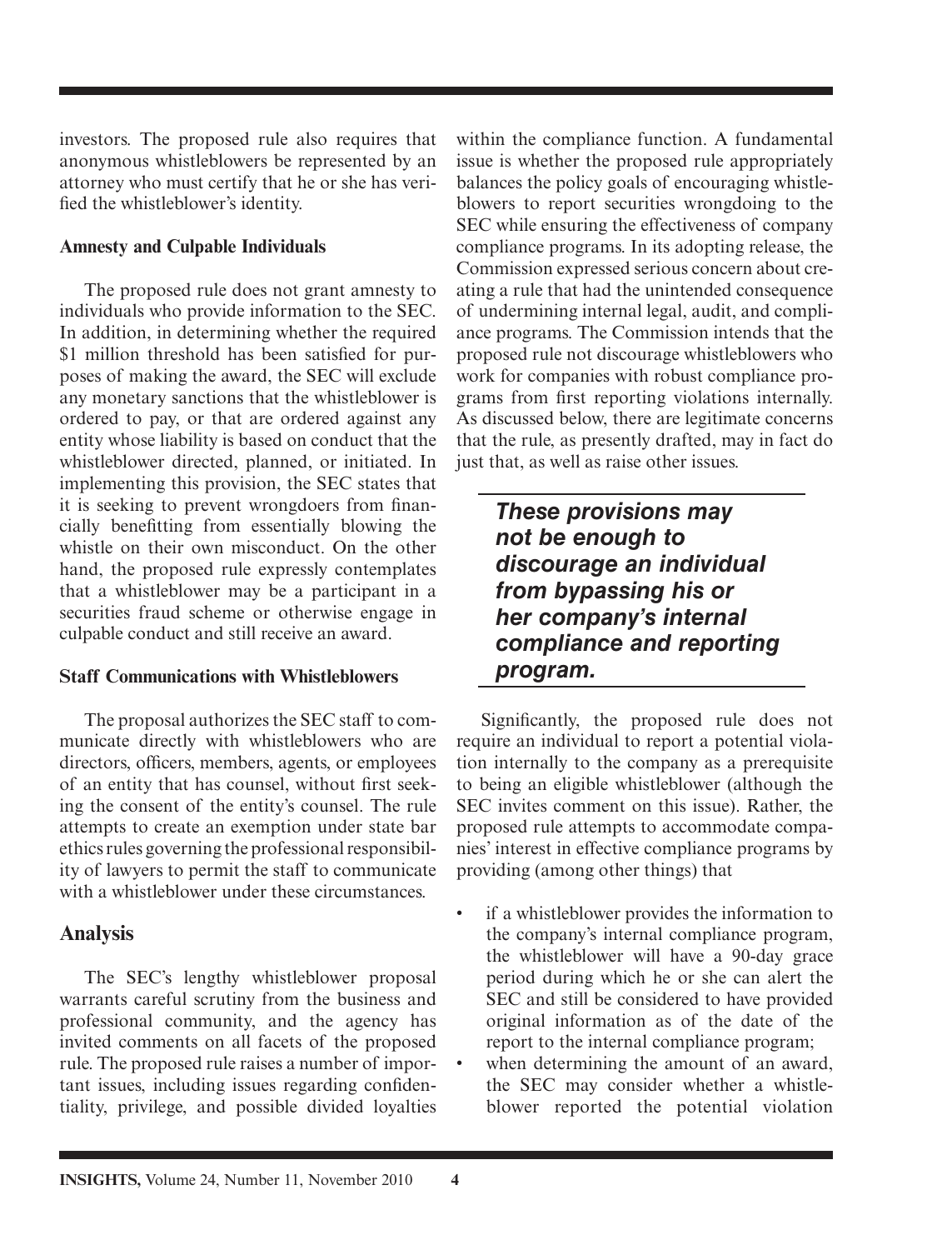through effective internal whistleblower, legal, or compliance procedures before reporting the violation to the SEC; and

employees with a legal or contractual duty to report or investigate information, such as compliance personnel, generally are not eligible to receive an award.

 These provisions may not be enough, however, to discourage an individual from bypassing his or her company's internal compliance and reporting program.

 First, the 90-day window, which permits a whistleblower to first report to the company and then report to the SEC and have the SEC report relate back to the date of the report to the company, arguably is not, by itself, a reason to report through the company's compliance program. The threshold question is why an employee would want to take advantage of the 90-day window in the first instance, unless it is clear that such a step would help maximize his or her ultimate recovery.

## *The rule could deprive the company of the ability to revise its internal controls and procedures to stop violations.*

 Second, in determining the amount of the award, the SEC must consider a number of factors but is not required to consider whether the employee first reported the alleged violation in accordance with the company's internal procedures. Whether or not the employee did so is instead a "permissible consideration[ ]" that the SEC may take into account and, even then, only when warranted in a particular case. The rule could (but does not) state that internal reporting will be considered a significant positive factor in determining the amount of the payout to the whistleblower, and that failure promptly to

invoke internal company reporting procedures will be treated as a negative factor. By its terms, the proposed rule does not appear to set forth any concrete reason why an employee should use the 90-day grace period.

 Third, although a person with legal, compliance, audit, supervisory, or governance responsibilities for an entity generally cannot be a whistleblower under the proposed rule, there is a notable exception: those individuals may qualify as whistleblowers if they report the alleged violation to their compliance program but the entity: (1) does not disclose the information to the SEC "within a reasonable time" or (2) proceeds "in bad faith." In this context, some commenters may say that the terms "reasonable time" and "bad faith" are unworkably vague, creating an incentive for individuals whose job it is to detect and investigate fraud to go to the SEC as whistleblowers. The argument might proceed that, given the seductively high bounties available, such individuals, in practice, could render the "reasonable time" and "bad faith" elements toothless. For example, a supervisor may report a potential violation to the internal compliance program and soon thereafter claim that the company failed to report the alleged violation to the SEC in a reasonable time—because in the supervisor's estimation, for example, the facts and circumstances of the particular case required more immediate disclosure to the Commission. Or an internal auditor for a company who discovers possible securities wrongdoing in the performance of an internal audit may protectively report it to the SEC just in case the company is slower than is deemed reasonable in reporting it to the SEC (if indeed such reporting is warranted). Or, further still, if an individual believes that his or her report to the company's compliance department may enable a member of that department to obtain the bounty as a whistleblower, the individual may avoid submitting the report rather than take the risk of someone else reporting first and receiving the award. Given the potential size of the bounty, some whistleblowers may decide to take no chances and avoid the internal program altogether.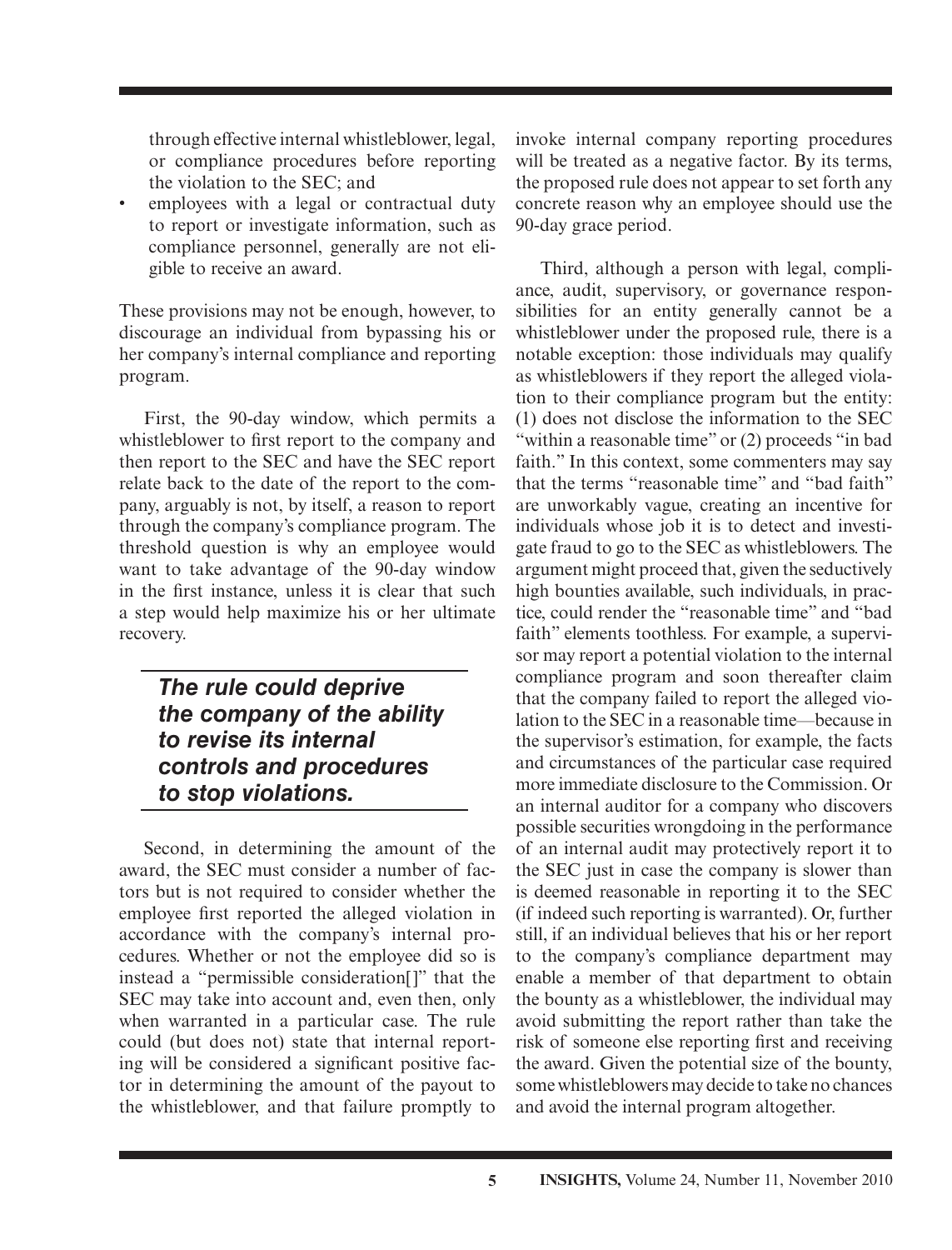In sum, the proposed framework may operate to undermine the effectiveness of internal company compliance programs by creating an incentive—and no meaningful disincentive—for employees to bypass internal company reporting procedures and report alleged violations directly to the SEC. This is unfortunate as oftentimes companies can move more quickly than the government to stop nascent wrongdoing by immediately removing those who are culpable from their positions and overseeing activities that may be suspect. If the rule were adopted as is, the impact on companies' compliance programs would likely be significant. Among other things, the rule could: (1) deprive the company of the ability to investigate promptly, determine the scope of the problem, and stop or limit the impact of wrongdoing; (2) if there is a systemic problem, deprive the company of the ability to revise its internal controls and procedures to stop violations; (3) impair the company's ability to take disciplinary action against employees who may have violated the law or internal company policies, as well as discipline those who are aware of wrongdoing and idly sit by; and (4) discourage employees from coming to the company with questions as to possible conduct that might or might not be a violation of law or company policy.

# **Commenting on the Proposed Rule**

 In the proposed rule and accompanying release, the SEC embraced the premise that effective internal compliance programs play an important role in protecting investors. Accordingly, the Commission made clear that the rule is "not intend[ed] . . . to undermine effective company processes" and expressed concerns about "unintended consequences" that could arise from the proposed rule. Seeking to avoid such consequences, the Commission specifically invited comments in a number of areas. including some of those concerns raised above. For example, the SEC expressly requested comments on:

- All aspects of the intersection between the proposed rule and established internal systems for the receipt, handling, and response to complaints about potential violations of law. The agency particularly seeks recommendations on structures, processes, and incentives that it should consider implementing in order to strike the right balance between the Commission's need for a strong and effective whistleblower awards program, and the importance of preserving robust corporate structures for self-policing and self reporting.
- Whether the proposed rule would frustrate internal compliance structures and systems that many companies have established in response to Section 10A(m) of the Securities Exchange Act, as added by Section 301 of the Sarbanes-Oxley Act of 2002, and related exchange listing standards.
- Whether the 90-day deadline for submitting a potential violation to the Commission (after initially providing information about the potential violation to another authority or the employer's legal, compliance, or audit personnel) is an appropriate timeframe.
- Whether the agency should consider a rule that would require whistleblowers to utilize employer-sponsored complaint and reporting procedures.
- Whether the Commission should identify additional criteria that it will consider in determining the amount of an award, and whether the agency should include as a criterion the consideration of whether, and the extent to which, a whistleblower reported the potential violation through effective internal whistleblower, legal, or compliance procedures before reporting the violation to the Commission.
- Whether the proposed exclusions for information obtained by a person with legal, compliance, audit, supervisory, or governance responsibilities for an entity, and for information otherwise obtained from or through an entity's legal, compliance, audit, or similar functions, strike the proper balance; and